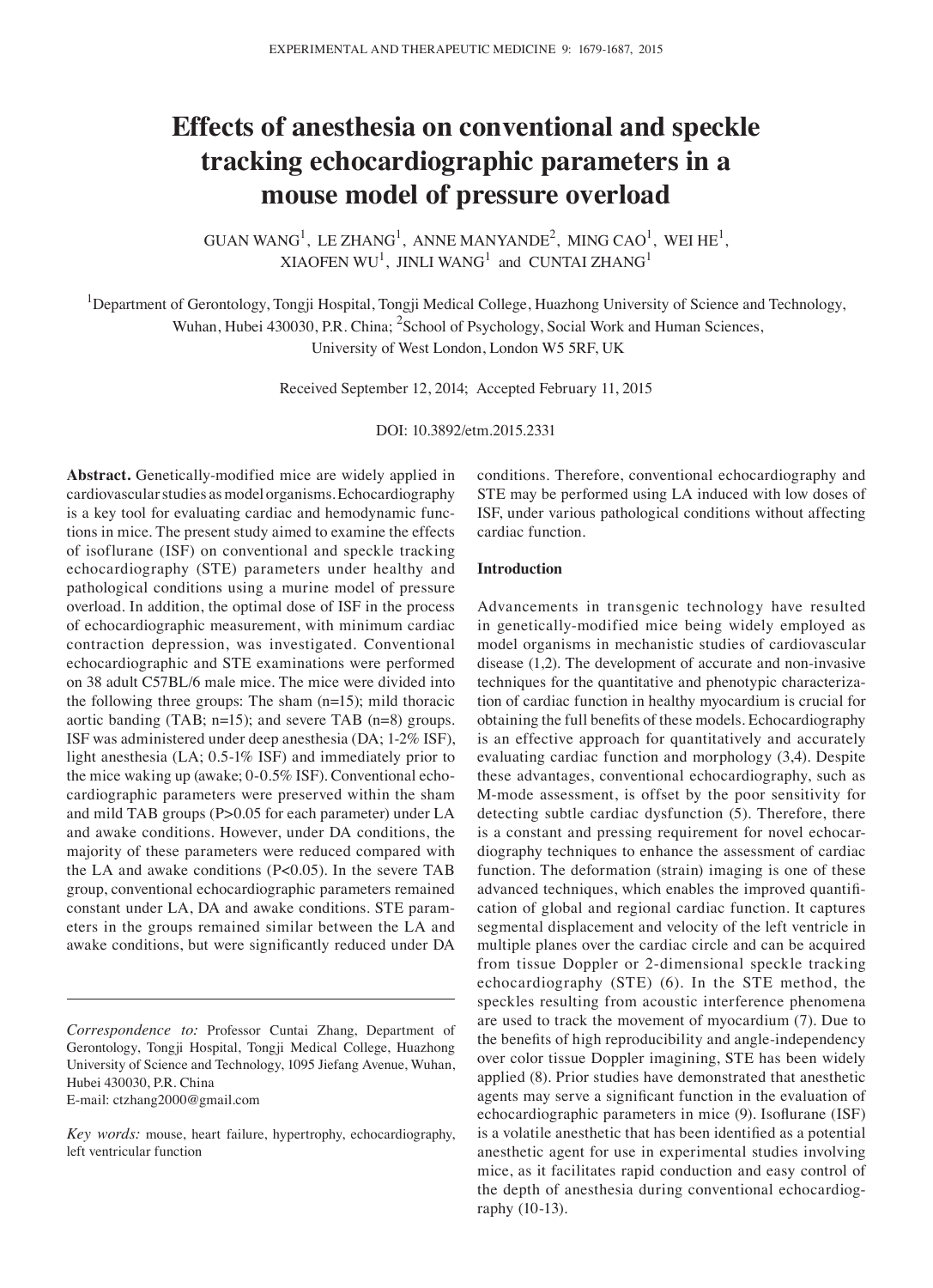Due to the novelty of the STE technique, few studies have examined the effects of anesthesia on the parameters of STE. Previous studies have focused primarily on investigating the effects of anesthesia on the echocardiographic analysis of healthy subjects (9,14). As a result, the effects of anesthesia on cardiac function under pathological conditions remain unknown.

Therefore, the present study aimed to investigate the effects of an anesthetic agent on STE parameters in mice with hypertrophic and failing myocardium, in addition to healthy mice. Furthermore, the effects of anesthesia on conventional echocardiographic parameters were assessed in mice with healthy, hypertrophic and failing myocardium.

## **Materials and methods**

*Animals.* The current study was approved by the Institutional Animal Care and Use Committee of Tongji Hospital, Huazhong University of Science and Technology (Wuhan, China). Adult C57BL/6 male mice (age, 8-10 weeks; weight, 20-24 g) were acquired from the Wuhan University Centre for Animal Experiments (Wuhan, China). Mice were maintained in an air-conditioned environment with a 12 h alternating light and dark cycle and received a standard rodent diet and water *ad libitum*.

*Experimental protocol.* In total, 45 mice were divided at random into the sham (n=15), mild thoracic aortic banding (TAB; n=15) and severe TAB (n=15) groups. The mice were anesthetized with ketamine (100 mg/kg; Jiangsu Hengrui Medicine Co., Ltd., Lianyungang, China) and xylazine (5 mg/kg; Lloyd Inc., Shenandoah, IA, USA), administered intraperitoneally. A 3-mm left-sided thoracotomy was made at the second intercostal space. The transverse aortic arch was exposed and ligated (7-0 Prolene suture; Shanghai Medical Suture Needle Factory, Shanghai, China) using a 25 or 27G needle, between the right innominate and left common carotid arteries, to induce the mild and severe TAB, respectively. The needle was then removed rapidly, leaving a discrete region of stenosis. The chest incision was subsequently closed and the left-side pneumothorax was evacuated. The sham group underwent an identical procedure, but without the ligation of the aortic arch. At week 8, each group was examined using conventional echocardiography and STE. During the echocardiographic examinations, varying doses of ISF (Lunan Pharmaceutical Group Corporation, Shandong, China) were administered, and heart rate (HR) was used to determine the depth of the anesthesia. The three states of anesthesia that were induced in the mice were as follows: Awake (0-0.5% ISF administered immediately prior to the mice waking up; HR, >520 bpm); light anesthesia (LA; ISF, 0.5-1%; HR, 460-520 bpm); and deep anesthesia (DA; ISF, 1-2%; HR, 390-460 bpm).

*Anesthesia and preparation of echocardiography.* The mice were anesthetized by ISF inhalation, which was administered via a Vevo Compact Dual Anesthesia System (VisualSonics, Inc., Toronto, ON, Canada). Anesthesia induction was performed for 3 min with 2% ISF/98%  $O_2$ . Following the failure of the righting reflex, the mice were placed on a heating pad in the supine position in order to maintain normothermia. The dose of ISF was altered as echocardiography was performed under awake, LA and DA conditions. Under each condition, the concentration of ISF was adjusted to maintain the immobility and sedation of the mice. Anesthetic was administered via a nose cone at a flow rate of 1-1.5 l/min. To produce an electrocardiogram (ECG), copper electrodes on the heating pad were covered with ECG gel (Parker Laboratories, Inc., Fairfield, NJ, USA). The paws of the mice were taped to the electrodes and the ECG was recorded simultaneously. The walls of the chest were shaved and ultrasound gel (Parker Laboratories, Inc.) was applied liberally to the thoracic region to optimize the visibility of the left ventricular (LV) chamber and the wall motion.

*Conventional echocardiography and parameters.* Conventional echocardiography was performed using a high-resolution Vevo 2100 System with a 30 MHz MS400 linear array transducer (VisualSonics, Inc.). B-Mode and M-mode images were obtained in short axis view at the papillary level and in parasternal long-axis view, with the aortic arch and endocardium in optimal view. The image depth, width and gain settings were adjusted during the data acquisition period. The frame rate remained at >200 Hz in all B-mode and M-mode images in order to optimize image quality.

M-mode tracings were used to digitally measure the LV end-diastolic diameter (LVEDD), LV end-systolic diameter (LVESD) and HR. Based on these measurements, the LV end-systolic volume (LVESV) was calculated as  $[7.0/(2.4 + LVESD)]$  x LVESD. The LV end-diastolic volume (LVEDV) was calculated as [7.0/(2.4 + LVEDD)] x LVEDD. The ejection fraction (EF) was calculated as [(LVEDV-LVESV)/LVEDV] x 100%. The fraction shortening (FS) was calculated as [(LVEDD-LVESD)/LVEDD] x 100%. The stroke volume (SV) was calculated as LVEDV-LVESV. The LV mass was calculated as 1.053 x [(LVEDD + LVPWTd + LVAWTd)<sup>3</sup>-LVEDD<sup>3</sup>], in which LVPWTd denotes LV posterior wall thickness in diastole and LVAWTd denotes LV anterior wall thickness in diastole. The corrected LV mass was the LV mass x 0.8. All measurements were presented as the mean of three adjacent cardiac cycles.

*Strain analysis.* Myocardium strain analyses were performed using VevoStrain software, version 1.4.0 (VisualSonics, Inc.). Images that presented the clearest visualization of the endocardium and epicardium border with the fewest artifacts were selected. All the analyses were conducted by the same trained operator who was blinded to the groups. Tracking points were placed in three consecutive cardiac circles. The endocardium and epicardium were then traced semi-automatically (Fig. 1A and B). The tracking points were adjusted manually to achieve well-defined tracking. Images were analyzed frame-by-frame using the VevoStrain software. The left ventricles were divided into six segments. For the parasternal long-axis view, they were divided as follows: Posterior apex, posterior base, posterior medium, anterior base, anterior medium and anterior apex (Fig. 1A and C). For the short axis view, they were divided into anterior free wall, lateral wall, posterior wall, inferior free wall, posterior septum wall and anterior septum wall. Strain values and the corresponding strain-rate curves were acquired for each segment in longitudinal (Fig. 1C), radial (Fig. 1D) and circumferential planes (Fig. 1E). The strain and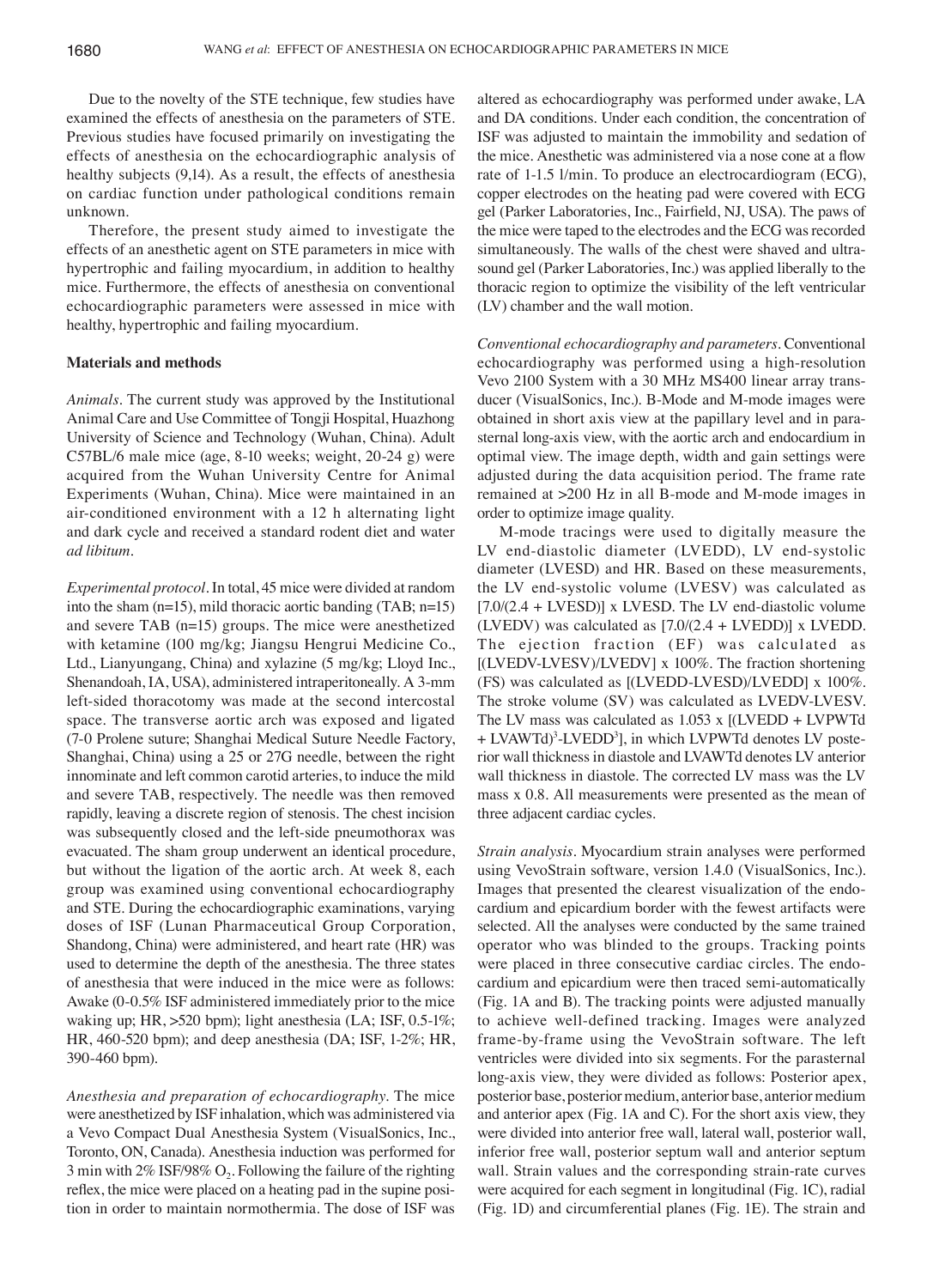

Figure 1. Representative images of the STE analysis. Endocardium and epicardium were semi-automated and traced by the analyzing software in parasternal (A) long axis view and (B) short axis view. (C) Longitudinal and (D) radial strain value in each segment (including posterior base, mid posterior, posterior apex, anterior base, mid anterior and anterior apex) of left ventricle. (E) Circumferential strain curves for each segment (including anterior free wall, lateral wall, posterior wall, inferior free wall, posterior septum wall and anterior septum wall) of left ventricle. STE, speckle tracking echocardiogram.



Figure 2. Typical short axis M-mode images of left ventricle in each group. Examples of short axis M-mode images from the (A) sham, (B) mild TAB and (C) severe TAB groups. TAB, thoracic aortic banding.

strain-rate of each segment were averaged in order to analyze global function.

*Intra‑ and inter‑observer variability.* To assess the intra-observer variability, nine data sets from each group were selected at random and re-analyzed by the original investigator following an interval of several weeks. Inter-observer variability was assessed by comparing the results of two observers repeatedly analyzing the same data sets. Data were evaluated as the difference between the two observations divided by the mean and expressed as the percentage and the correlation coefficient (15,16).

*Statistical analysis.* Data are expressed as the mean ± standard error. The differences between the awake, LA and DA conditions were calculated using one-way analysis of variance, while Bonferroni post hoc analysis was used for multiple comparisons. P<0.05 was considered to indicate a statistically significant difference. All analyses were performed using SPSS software, version 17.0 (SPSS, Inc., Chicago, IL, USA).

## **Results**

*Classic hypertrophic responses were observed in mice in the mild TAB group.* The response included the preservation of EF and FS during the hypertrophic stage and a significant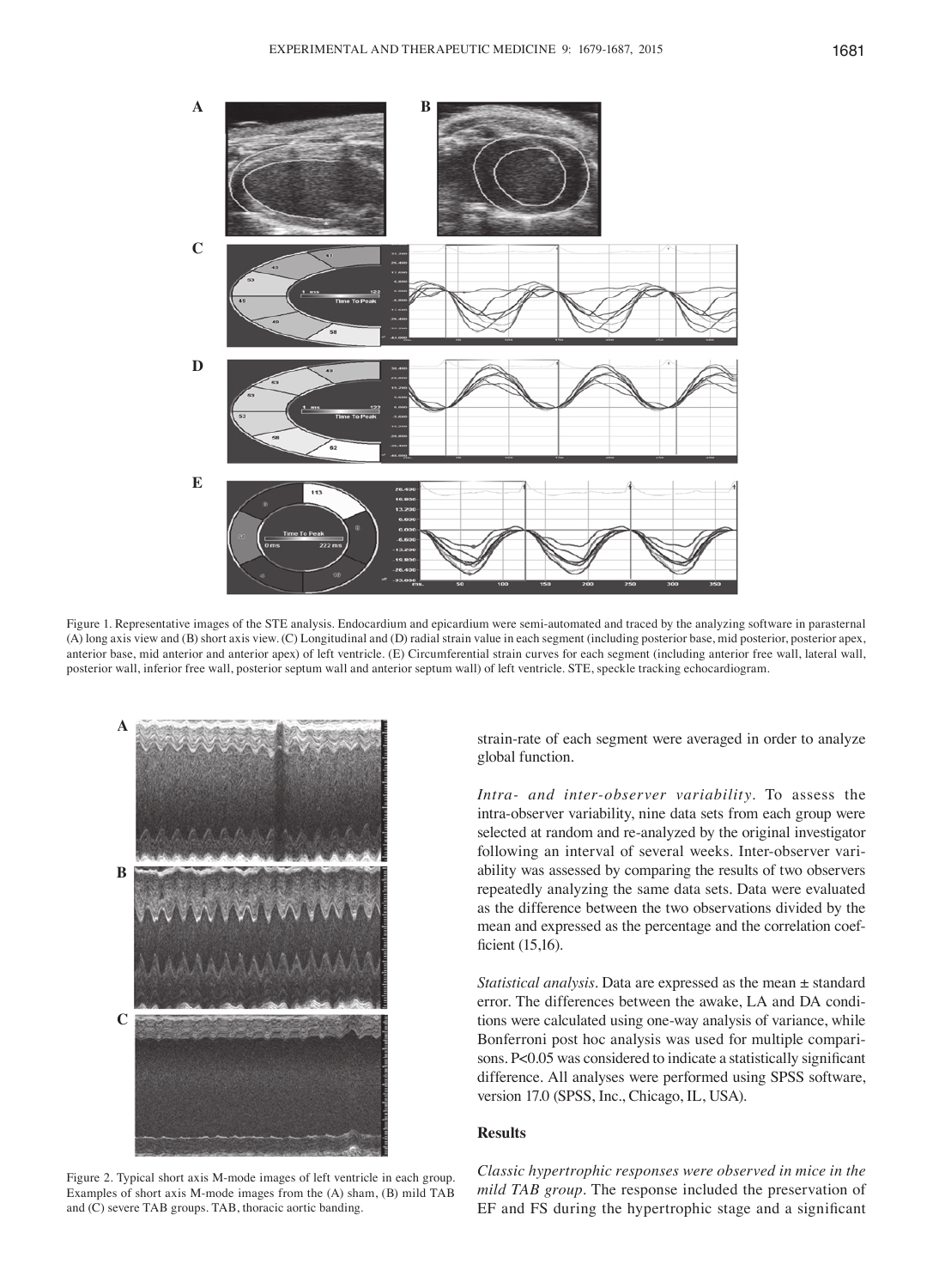| Parameter              | Sham                            | Mild TAB                       | Severe TAB         |  |
|------------------------|---------------------------------|--------------------------------|--------------------|--|
| Conventional measures  |                                 |                                |                    |  |
| Body weight (g)        | $23.27 \pm 0.74$                | $27.06 \pm 0.35$               | $25.44 \pm 0.79$   |  |
| HR(bpm)                | $520 \pm 7$ <sup>ab</sup>       | $512 \pm 6^a$                  | $477 + 9$          |  |
| $LVEDD$ (mm)           | $3.6 \pm 0.09^a$                | $3.67 \pm 0.17$ <sup>a</sup>   | $4.31 \pm 0.44$    |  |
| $LVESD$ (mm)           | $2.09 \pm 0.09^a$               | $2.05 \pm 0.23$ <sup>a</sup>   | $3.14 \pm 0.60$    |  |
| $L VWT$ (mm)           | $1.13 \pm 0.02$ <sup>b</sup>    | $1.46 \pm 0.03$ <sup>a</sup>   | $1.17 \pm 0.06$    |  |
| LVEDV $(\mu l)$        | $55.23 \pm 2.87$ <sup>a</sup>   | $60.96 \pm 6.60^a$             | $100.57 \pm 21.88$ |  |
| LVESV $(\mu l)$        | $15.10 \pm 1.35^a$              | $22.71 \pm 6.79$ <sup>a</sup>  | $70.72 \pm 23.05$  |  |
| $EF(\%)$               | $76.15 \pm 2.71$ <sup>a</sup>   | 73.74±4.02 <sup>a</sup>        | $46.18 + 4.79$     |  |
| FS(%)                  | $46.75 \pm 2.47$ <sup>a</sup>   | $41.36 \pm 3.61$ <sup>a</sup>  | $22.10 \pm 3.92$   |  |
| $LV$ mass $(mg)$       | $105.52 \pm 5.59$ <sup>ab</sup> | $159.04 \pm 11.30^a$           | 198.88±12.87       |  |
| Corrected LV mass (mg) | 84.41±4.47 <sup>ab</sup>        | 133.27±10.21 <sup>a</sup>      | $161.10 \pm 10.30$ |  |
| SV $(\mu l)$           | $40.13 \pm 2.08$ <sup>a</sup>   | $42.06 \pm 2.67$ <sup>a</sup>  | 29.85±6.25         |  |
| Strain measures        |                                 |                                |                    |  |
| Short axis             |                                 |                                |                    |  |
| CS(%)                  | $-28.91 \pm 0.51$ <sup>a</sup>  | $-29.15 \pm 1.44$ <sup>a</sup> | $-12.87+0.78$      |  |
| $CSR(s^{-1})$          | $-10.46 \pm 0.45$ <sup>a</sup>  | $-10.68 \pm 0.8$ <sup>a</sup>  | $-4.74 \pm 0.06$   |  |
| Long axis              |                                 |                                |                    |  |
| LS $(\%)$              | $-26.83 \pm 1.8$ <sup>ab</sup>  | $-20.01 \pm 1.43$ <sup>a</sup> | $-15.4+0.94$       |  |
| LSR $(s^{-1})$         | $-10.99\pm0.34^{ab}$            | $-7.8 \pm 0.41$ <sup>a</sup>   | $-5.7+0.21$        |  |
| $RS(\%)$               | 34.22±1.01 <sup>ab</sup>        | $26.77 \pm 0.12^a$             | $14.28 \pm 1.08$   |  |
| $RSR(s^{-1})$          | $9.95 \pm 0.62$ <sup>ab</sup>   | $7.45 \pm 0.22$ <sup>a</sup>   | $4.58 \pm 0.32$    |  |
|                        |                                 |                                |                    |  |

Table I. Postoperative changes in echocardiographic parameters following TAB.

Values are presented as the mean ± standard error. <sup>a</sup>P<0.05 vs. severe TAB and <sup>b</sup>P<0.05 vs. mild TAB. TAB, thoracic aortic banding; HR, heart rate; LVWT, left ventricular wall thickness; LVEDD, left ventricular end-diastolic diameter; LVESD, left ventricular end-systolic diameter; LVESV, left ventricular end-systolic volume; LVEDV, left ventricular end-diastolic volume; EF, ejection fraction; FS, fraction shortening; LV mass; left ventricular mass; SV, stroke volume; CS, circumferential strain; CSR, circumferential strain rate; LS, longitudinal strain; LSR, longitudinal strain rate; RS, radial strain; RSR, radial strain rate.

increase in the LV wall thickness and mass compared with the sham group (Table I). The STE parameters, including longitudinal strain (LS), radial strain (RS) and corresponding strain rate exhibited a small reduction compared with the sham group. The circumferential strain (CS) and strain rate were preserved in the mild TAB group compared with the sham group (Table I), which may be attributed to the compensation mechanism (15). Furthermore, the severe TAB group mice exhibited a trend towards heart failure (HF) following TAB (Table I). In addition, severe TAB mice manifested typical clinical features of HF syndrome, including lethargy, impaired mobility and edema. During the post-banding period, 4/15 severe TAB mice succumbed, possibly to acute decompensated HF and arrhythmia. Three mice were excluded from the severe TAB group due to bradycardia. Conventional echocardiography indicated that EF and FS were significantly reduced in the severe TAB group (Table I). The STE parameters, including LS, RS, CS and corresponding strain rate were significantly reduced in the severe TAB group compared with the sham and mild TAB groups, whilst an increase was observed in the LVEDV and LVESV values (Table I). Fig. 2 exhibits marked differences in cardiac contraction and LV wall chamber cavity sizes among the sham, mild TAB and severe TAB groups.

*Effects of anesthesia on conventional echocardiography.* To assess the effect of anesthesia on conventional echocardiographic parameters, the values for these parameters in the awake, LA and DA conditions were compared among the sham (Table II), mild TAB (Table III) and severe TAB groups (Table IV). In all three groups the stepwise increase of ISF dose appeared to gradually reduce HR under the awake, LA and DA conditions (P<0.05). The conventional echocardiographic parameters examined included LVEDD, LVESD, LVPWTd, LVPWTs (LV posterior wall thickness in systole), LVAWTd, LVAWTs (LV anterior wall thickness in systole), LVEDV, LVESV, EF, FS, LV mass, corrected LV mass and SV. All of these parameters remained stable under the LA and awake conditions in the sham and mild TAB groups (P>0.05; Tables II and III). However, an increase in ISF concentration resulted in a significant suppression of these conventional parameters under the DA condition compared with the awake and LA conditions (P<0.05; Tables II and III). However, there were exceptions, including the LV and corrected LV mass in the sham and mild TAB groups, which did not change with the different ISF conditions. Furthermore, no reduction was observed in the LVPWTd parameter in the sham group under DA conditions. Analysis of the severe TAB group indicated that all the conventional echocardiographic parameters remained constant under awake, LA and DA conditions (Table IV).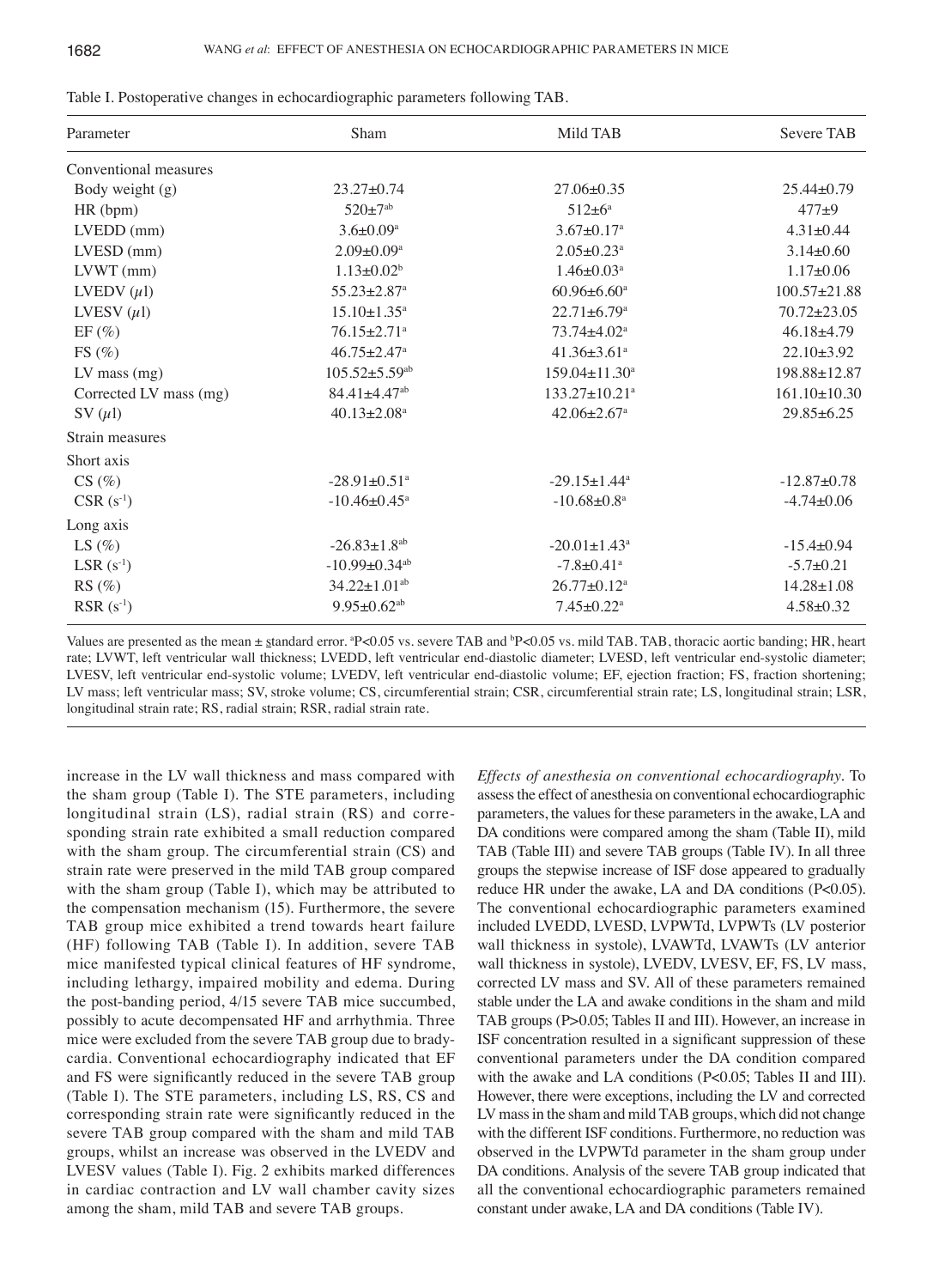| ٠ | ۰, | ×<br>۰. | ×<br>٧ |
|---|----|---------|--------|
|---|----|---------|--------|

| Table II. Conventional echocardiographic parameters in the sham group mice under different states of anesthesia. |                               |                               |                   |  |  |  |
|------------------------------------------------------------------------------------------------------------------|-------------------------------|-------------------------------|-------------------|--|--|--|
| Parameter                                                                                                        | Awake                         | LA                            | DA                |  |  |  |
| Weight $(g)$                                                                                                     | $22.52 \pm 0.41$              | $23.27 \pm 0.74$              | $23.15 \pm 0.66$  |  |  |  |
| HR (bpm)                                                                                                         | $567 \pm 11^{ab}$             | $520 \pm 5^{\circ}$           | $407 \pm 10$      |  |  |  |
| $LVEDD$ (mm)                                                                                                     | $3.51 \pm 0.07$ <sup>a</sup>  | $3.6 \pm 0.09$ <sup>a</sup>   | $4.01 \pm 0.10$   |  |  |  |
| $LVESD$ (mm)                                                                                                     | $2.06 \pm 0.07$ <sup>a</sup>  | $2.09 \pm 0.09^{\mathrm{a}}$  | $2.88 \pm 0.12$   |  |  |  |
| LVPWTd (mm)                                                                                                      | $0.82 \pm 0.02$               | $0.81 \pm 0.03$               | $0.77 \pm 0.028$  |  |  |  |
| $LVPWTs$ (mm)                                                                                                    | $1.31 \pm 0.04^{\text{a}}$    | $1.40 \pm 0.06^{\text{a}}$    | $1.08 \pm 0.044$  |  |  |  |
| LVAWTd (mm)                                                                                                      | $0.80 \pm 0.03$ <sup>a</sup>  | $0.85 \pm 0.03$ <sup>a</sup>  | $0.69 \pm 0.04$   |  |  |  |
| LVAWTs (mm)                                                                                                      | $1.34 \pm 0.04$ <sup>a</sup>  | $1.35 \pm 0.04^a$             | $1.00 \pm 0.06$   |  |  |  |
| LVEDV $(\mu l)$                                                                                                  | $52.41 \pm 2.27$ <sup>a</sup> | $55.23 \pm 2.87$ <sup>a</sup> | 70.791±4.00       |  |  |  |
| LVESV $(\mu l)$                                                                                                  | $14.79 \pm 1.18$ <sup>a</sup> | $15.10 \pm 1.35^{\text{a}}$   | $40.32 \pm 3.23$  |  |  |  |
| $EF(\%)$                                                                                                         | $72.53 \pm 1.52^{\text{a}}$   | $76.15 \pm 2.71$ <sup>a</sup> | $54.34 \pm 2.55$  |  |  |  |
| $FS(\%)$                                                                                                         | $41.29 \pm 1.30^{\circ}$      | $46.75 \pm 2.47$ <sup>a</sup> | $28.09 \pm 1.60$  |  |  |  |
| $LV$ mass $(mg)$                                                                                                 | $96.79 \pm 3.43$              | $105.52 \pm 5.59$             | $106.00 \pm 5.72$ |  |  |  |
| Corrected LV mass (mg)                                                                                           | $77.44 \pm 2.75$              | $84.41 \pm 4.47$              | $84.81 \pm 4.58$  |  |  |  |
| $SV(\mu l)$                                                                                                      | $37.62 \pm 1.57$ <sup>a</sup> | $40.13 \pm 2.08$ <sup>a</sup> | $27.48 \pm 1.93$  |  |  |  |

Values are presented as the mean ± standard error. <sup>a</sup>P<0.05 vs. DA and <sup>b</sup>P<0.05 vs. LA. LA, light anesthesia; DA, deep anesthesia; HR, heart rate; LVEDD, left ventricular end-diastolic diameter; LVESD, left ventricular end-systolic diameter; LVPWTd, left ventricular posterior wall thickness in diastole; LVPWTs, left ventricular posterior wall thickness in systole; LVAWTd, left ventricular anterior wall thickness in diastole; LVAWTs, left ventricular anterior wall thickness in systole; LVESV, left ventricular end-systolic volume; LVEDV, left ventricular end-diastolic volume; EF, ejection fraction; FS, fraction shortening; LV mass; left ventricular mass; SV, stroke volume.

Table III. Conventional echocardiographic parameters in the mild TAB group mice under different states of anesthesia.

| Parameter              | Awake                         | LA                            | DA                |  |
|------------------------|-------------------------------|-------------------------------|-------------------|--|
| Weight $(g)$           | $27.23 \pm 0.21$              | $27.06 \pm 0.35$              | $26.47 \pm 0.77$  |  |
| HR(bpm)                | $563 \pm 4^{ab}$              | $512 \pm 6^{\circ}$           | $395+8$           |  |
| $LVEDD$ (mm)           | $3.53 \pm 0.10^a$             | $3.67 \pm 0.17$ <sup>a</sup>  | $4.44 \pm 0.08$   |  |
| $LVESD$ (mm)           | $1.88 \pm 0.13^a$             | $2.05 \pm 0.23$ <sup>a</sup>  | $3.46 \pm 0.14$   |  |
| LVPWTd (mm)            | $1.13 \pm 0.04^a$             | $1.09 \pm 0.02$ <sup>a</sup>  | $0.93 \pm 0.04$   |  |
| $LVPWTs$ (mm)          | $1.67 \pm 0.06^{\text{a}}$    | $1.59 \pm 0.09^{\mathrm{a}}$  | $1.12 \pm 0.07$   |  |
| LVAWTd (mm)            | $1.24 \pm 0.05^{\text{a}}$    | $1.13 \pm 0.05^{\text{a}}$    | $0.94 \pm 0.05$   |  |
| LVAWTs (mm)            | $1.88 \pm 0.07$ <sup>a</sup>  | $1.74 \pm 0.08$ <sup>a</sup>  | $1.27 \pm 0.08$   |  |
| LVEDV $(\mu l)$        | $52.85 \pm 3.48^a$            | $60.96 \pm 6.60^{\circ}$      | $89.70 \pm 3.75$  |  |
| LVESV $(\mu l)$        | $12.33 \pm 2.23^{\text{a}}$   | $22.71 \pm 6.79$ <sup>a</sup> | 51.29±4.82        |  |
| $EF(\%)$               | $78.88 \pm 2.53$ <sup>a</sup> | $73.74 \pm 4.02^{\text{a}}$   | $44.45 \pm 3.49$  |  |
| FS(%)                  | $47.96 \pm 2.29^{\mathrm{a}}$ | $41.36 \pm 3.61$ <sup>a</sup> | $22.47 \pm 2.19$  |  |
| $LV$ mass $(mg)$       | $172.86 \pm 9.33$             | $159.04 \pm 11.30$            | $175.02 \pm 7.72$ |  |
| Corrected LV mass (mg) | $138.37 \pm 7.47$             | $133.27 \pm 10.21$            | $140.04 \pm 6.18$ |  |
| $SV(\mu l)$            | $40.53 \pm 2.06^{\circ}$      | $42.06 \pm 2.6^{\circ}$       | $31.41 \pm 2.01$  |  |

Values are presented as the mean ± standard error.  $P < 0.05$  vs. DA and  $P < 0.05$  vs. LA. TAB, thoracic aortic banding; LA, light anesthesia; DA, deep anesthesia; HR, heart rate; LVEDD, left ventricular end-diastolic diameter; LVESD, left ventricular end-systolic diameter; LVPWTd, left ventricular posterior wall thickness in diastole; LVPWTs, left ventricular posterior wall thickness in systole; LVAWTd, left ventricular anterior wall thickness in diastole; LVAWTs, left ventricular anterior wall thickness in systole; LVESV, left ventricular end-systolic volume; LVEDV, left ventricular end-diastolic volume; EF, ejection fraction; FS, fraction shortening; LV mass; left ventricular mass; SV, stroke volume.

*Effects of anesthesia on STE.* The strain and corresponding strain rates were acquired from mice under the awake, LA and DA states in order to determine the effect of anesthesia on the results of STE examination. No significant differences in LS, CS, RS or corresponding strain rates were observed between the LA and awake conditions in the three groups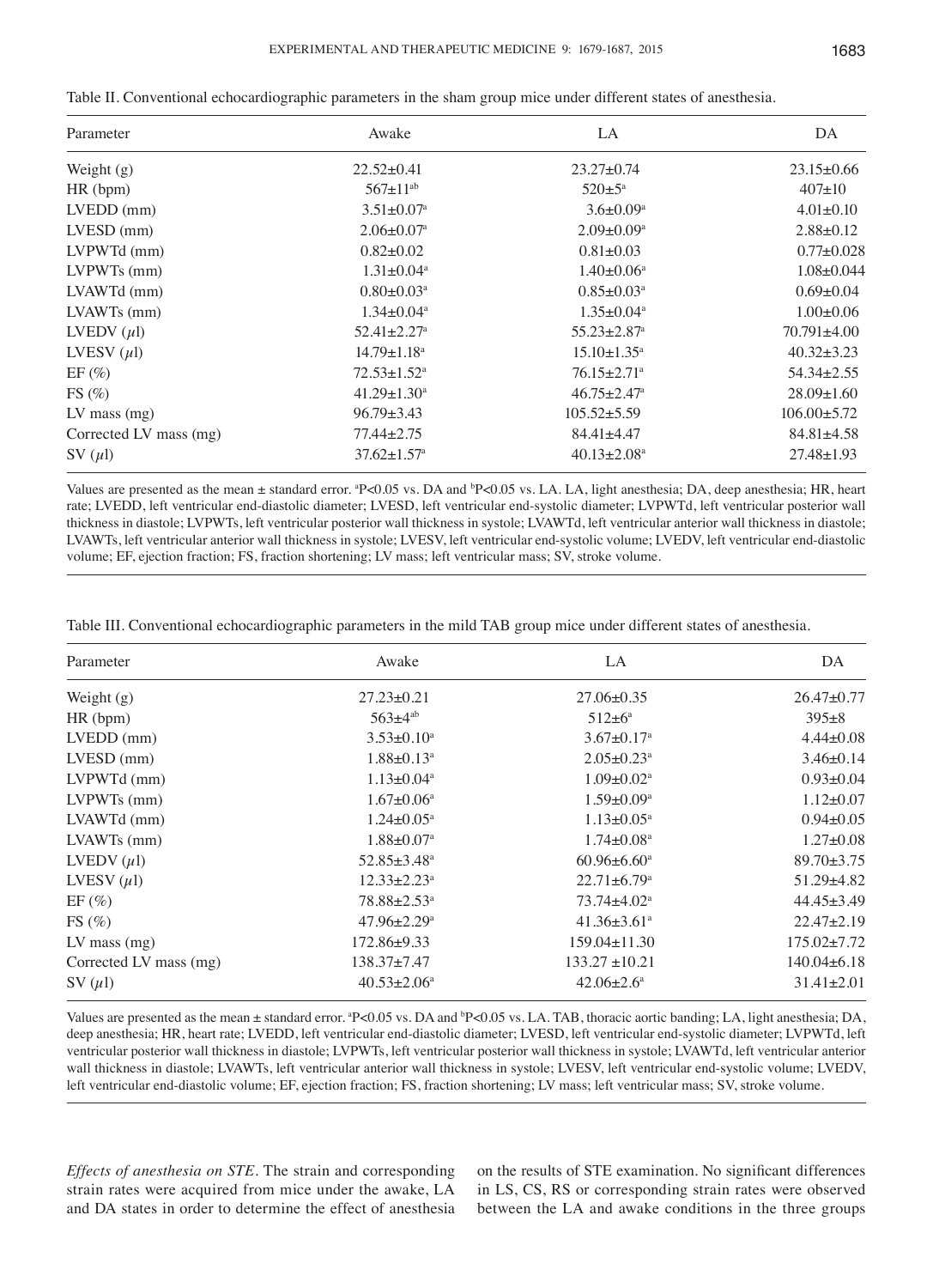| Parameter              | Awake              | LA                 | DA                 |  |
|------------------------|--------------------|--------------------|--------------------|--|
| Weight $(g)$           | $27.16 \pm 1.27$   | $25.44 \pm 0.79$   | $24.35 \pm 0.47$   |  |
| HR (bpm)               | $523 \pm 5^{ab}$   | $477 + 9^a$        | $404\pm8$          |  |
| $LVEDD$ (mm)           | $4.54 \pm 0.47$    | $4.31 \pm 0.44$    | $4.95 \pm 0.28$    |  |
| $LVESD$ (mm)           | $3.60 \pm 0.61$    | $3.14\pm0.60$      | $4.09 \pm 0.43$    |  |
| LVPWTd (mm)            | $0.99 \pm 0.12$    | $0.96 \pm 0.11$    | $0.84 \pm 0.04$    |  |
| LVPWTs (mm)            | $1.29 \pm 0.17$    | $1.40 \pm 0.17$    | $1.04 \pm 0.04$    |  |
| LVAWTd (mm)            | $1.16 \pm 0.06$    | $1.13 \pm 0.06$    | $1.02 \pm 0.05$    |  |
| LVAWTs (mm)            | $1.46 \pm 0.11$    | $1.49 \pm 0.10$    | $1.32 \pm 0.11$    |  |
| LVEDV $(\mu l)$        | $101.30\pm 23.73$  | $100.57 \pm 21.88$ | $103.03 \pm 14.44$ |  |
| LVESV $(\mu l)$        | $75.66 \pm 23.74$  | $70.72 \pm 23.05$  | $75.16 \pm 18.14$  |  |
| $EF(\%)$               | $47.03 \pm 11.23$  | $46.18\pm4.79$     | $46.84 \pm 7.93$   |  |
| FS(%)                  | $26.42 \pm 8.36$   | $22.10\pm3.92$     | $28.44\pm4.37$     |  |
| $LV$ mass $(mg)$       | $209.36 \pm 12.13$ | $198.88 \pm 12.87$ | $204.42 \pm 20.13$ |  |
| Corrected LV mass (mg) | $167.48 + 9.71$    | $161.10\pm10.30$   | $163.53 \pm 16.11$ |  |
| $SV(\mu l)$            | $28.64 \pm 7.55$   | $29.85 \pm 6.25$   | $27.87 \pm 7.16$   |  |

|  |  |  |  | Table IV. Conventional echocardiographic parameters in the severe TAB group mice under different states of anesthesia |  |  |  |  |  |  |  |
|--|--|--|--|-----------------------------------------------------------------------------------------------------------------------|--|--|--|--|--|--|--|
|--|--|--|--|-----------------------------------------------------------------------------------------------------------------------|--|--|--|--|--|--|--|

Values are presented as the mean ± standard error. <sup>a</sup>P<0.05 vs. DA and <sup>b</sup>P<0.05 vs. LA. TAB, thoracic aortic banding; LA, light anesthesia; DA, deep anesthesia; HR, heart rate; LVEDD, left ventricular end-diastolic diameter; LVESD, left ventricular end-systolic diameter; LVPWTs, left ventricular posterior wall thickness in systole; LVPWTd, left ventricular posterior wall thickness in diastole; LVAWTd, left ventricular anterior wall thickness in diastole; LVAWTs, left ventricular anterior wall thickness in systole; LVESV, left ventricular end-systolic volume; LVEDV, left ventricular end-diastolic volume; EF, ejection fraction; FS, fraction shortening; LV mass; left ventricular mass; SV, stroke volume.



Figure 3. Effect of anesthesia on STE parameters in the sham, mild TAB and severe TAB groups. Comparison of (A) longitudinal strain and (B) corresponding strain rate under awake, LA and DA conditions. Analysis of (C) radial strain and (D) corresponding strain rate under awake, LA and DA conditions. Evaluation of (E) circumferential strain and (F) corresponding strain rate under awake, LA and DA conditions. \*P<0.05 vs. awake and \*P<0.05 vs. LA. STE, speckle tracking echocardiogram; TAB, thoracic aortic banding; LA, light anesthesia; DA, deep anesthesia.

(P>0.05; Fig. 3). However, the STE parameters in all three groups exhibited significant differences under DA conditions compared with LA and awake conditions (P<0.05; Fig. 3).

## **Discussion**

The present study demonstrated that under LA conditions (HR range, 460-520 bpm; ISF range, 0.5-1%), conventional echocardiography and STE may be applied in healthy, hypertrophic and HF myocardium with a slight reduction of cardiac function.

analysis of inter- and intra-observer variability are presented in Table V. The data indicated no significant level of inter- and intra-observer variability and very high correlation coefficients for the conventional and STE parameters.

*Inter‑ and intra‑observer variability.* The results of the

Previous studies have reported that echocardiographic parameters are affected by anesthetic agents and that varying doses of anesthesia may influence the result of echocardio-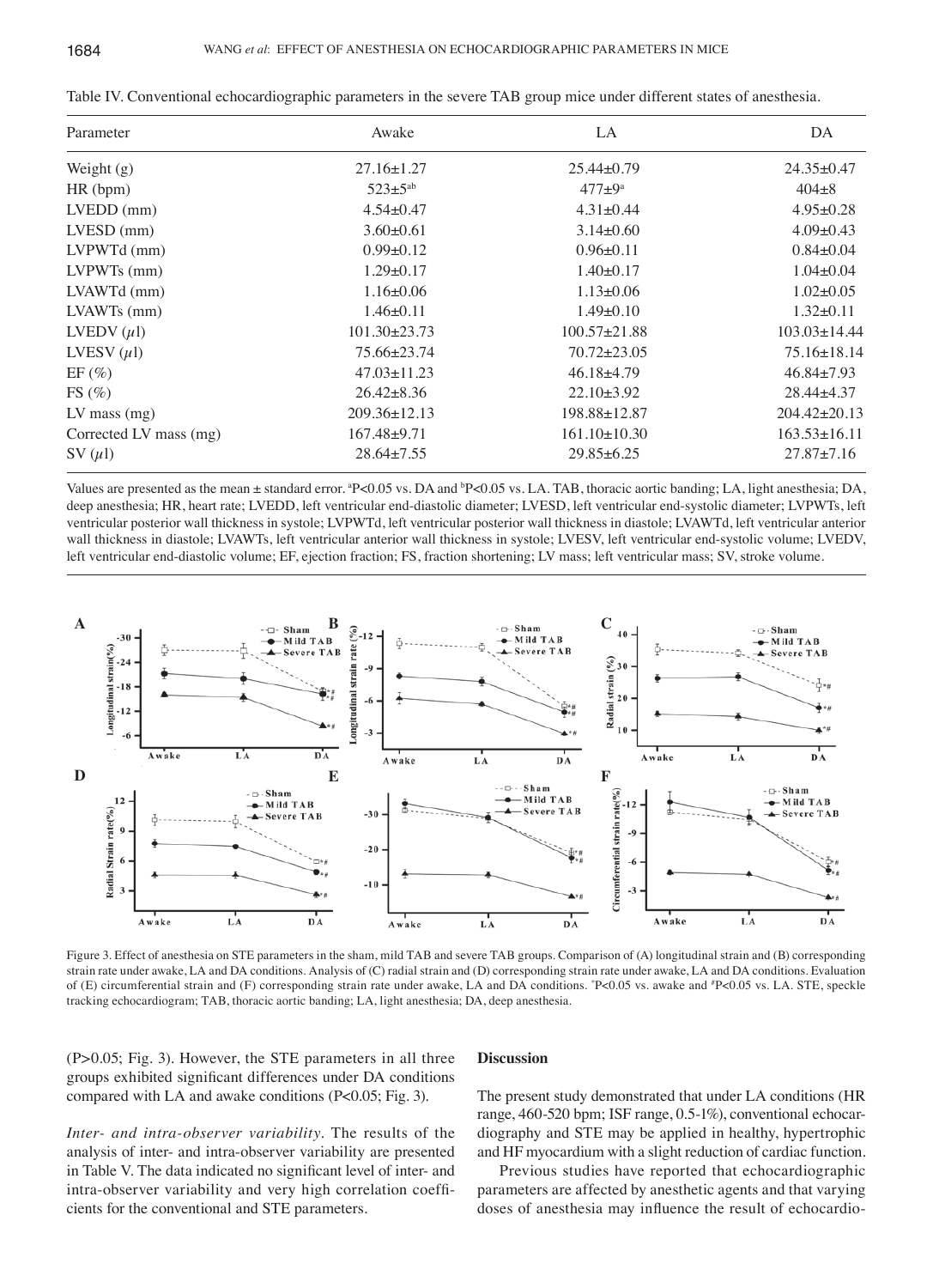|                        | Inter-observer |      | Intra-observer |      |  |
|------------------------|----------------|------|----------------|------|--|
| Parameter              | $%$ Error      | CC   | $%$ Error      | CC   |  |
| Conventional measures  |                |      |                |      |  |
| $LVEDD$ (mm)           | $0.7 \pm 1.3$  | 0.84 | $0.5 \pm 0.2$  | 0.86 |  |
| $LVESD$ (mm)           | $3.3 \pm 2.6$  | 0.98 | $2.4 \pm 1.7$  | 0.99 |  |
| LVPWTd (mm)            | $9.6 \pm 2.5$  | 0.89 | $4.3 \pm 1.8$  | 0.94 |  |
| LVPWTs (mm)            | $3.8 + 2.6$    | 0.95 | $4.5 \pm 1.4$  | 0.92 |  |
| LVAWTd (mm)            | $4.9 \pm 1.1$  | 0.89 | $3.7 \pm 1.3$  | 0.9  |  |
| LVAWTs (mm)            | $2.6 \pm 3.1$  | 0.97 | $1.7 + 3.5$    | 0.98 |  |
| LVEDV $(\mu l)$        | $1.6 \pm 3.0$  | 0.92 | $1.4 \pm 3.2$  | 0.91 |  |
| LVESV $(\mu l)$        | $4.6 \pm 0.9$  | 0.80 | $3.5 \pm 0.7$  | 0.82 |  |
| $EF(\%)$               | $6.2 \pm 1.5$  | 0.82 | $4.9 \pm 0.5$  | 0.87 |  |
| FS(%)                  | $5.7 \pm 1.2$  | 0.87 | $7.8 + 0.6$    | 0.89 |  |
| $LV$ mass $(mg)$       | $8.2 \pm 4.6$  | 0.83 | $5.6 \pm 1.7$  | 0.87 |  |
| Corrected LV mass (mg) | $8.2 + 4.6$    | 0.83 | $4.4 \pm 6.2$  | 0.91 |  |
| $SV(\mu l)$            | $0.7 \pm 1.8$  | 0.82 | $0.9 \pm 1.4$  | 0.85 |  |
| Strain measures        |                |      |                |      |  |
| Short axis             |                |      |                |      |  |
| CS(%)                  | $1.8 + 1.2$    | 0.97 | $1.4 \pm 0.3$  | 0.98 |  |
| $CSR(s^{-1})$          | $4.2 + 4.1$    | 0.94 | $5.9 \pm 4.5$  | 0.92 |  |
| Long axis              |                |      |                |      |  |
| LS $(\%)$              | $1.9 \pm 1.6$  | 0.92 | $1.8 + 2.1$    | 0.90 |  |
| LSR $(s^{-1})$         | $3.8 + 3.0$    | 0.93 | $4.5 + 4.0$    | 0.96 |  |
| $RS(\%)$               | $2.5 \pm 1.6$  | 0.90 | $3.8 \pm 1.9$  | 0.91 |  |
| $RSR(s^{-1})$          | $3.2 \pm 2.6$  | 0.97 | $2.3 \pm 1.9$  | 0.99 |  |

Table V. Intra- and inter-observer variability for conventional and speckle tracking echocardiography.

Values are presented as the mean ± standard error. LVEDD, left ventricular end-diastolic diameter; LVESD, left ventricular end-systolic diameter; LVPWTd, left ventricular posterior wall thickness in diastole; LVPWTs, left ventricular posterior wall thickness in systole; LVAWTd, left ventricular anterior wall thickness in diastole; LVAWTs, left ventricular anterior wall thickness in systole; LVESV, left ventricular end-systolic volume; LVEDV, left ventricular end-diastolic volume; EF, ejection fraction; FS, fraction shortening; SV, stroke volume; CS, circumferential strain; LS, longitudinal strain; RS, radial strain; LSR, longitudinal strain rate; CSR, circumferential strain rate; RSR, radial strain rate.

graphic measurement (16-18). In the present study, a marked reduction was observed in the conventional echocardiographic parameters of the sham group under DA conditions. However, these appeared to remain constant under awake and LA conditions. In agreement with this, conventional echocardiographic parameters were highly repeatable in the present study under LA conditions, despite a slight elevation in ISF dose and HR.

Anesthesia is considered to be an influential factor in the measurement of conventional echocardiographic parameters in healthy myocardium. However, a limited number of studies have investigated the effects of anesthesia on hypertrophic and failing myocardium. In the present study, conventional echocardiographic parameters in hypertrophic myocardium were reduced under DA conditions, but preserved under LA and awake conditions. However, the conventional echocardiographic parameters were unchanged in the failing myocardium under LA, DA and awake conditions. This may be attributable to the limited number of mice, which resulted in a large variability in conventional echocardiographic parameters in the severe TAB group compared with the sham and mild TAB groups.

The underlying mechanism for the improved reproducibility in mice under LA conditions may be attributed to the high HR in the LA and awake conditions. Generally, force-frequency dependence varied only minimally in high HR (>550 bpm) but altered significantly in the low HR conditions (<400 bpm) in murine hearts. Therefore, LV contractility remained almost unaltered under high HR conditions, which explained why echocardiographic parameters were constant under LA conditions with high HR (18). The aforementioned data supports the hypothesis that conventional echocardiographic evaluation is clinically applicable under LA conditions in mice, with reduced cardiac systolic depression and perfect reproducibility. This protocol may be used in healthy or diseased mice.

The present study demonstrated that an increase of ISF dose and subsequent suppression of HR resulted in an evident reduction of the strain parameters in mice under DA conditions, but no alteration in mice in the LA and awake states. However, a previous study by Weidemann *et al* (19) indicated that strain increased following a reduction in HR. This contradiction may be explained by the following mechanism: Strain is determined primarily by ejection performance parameters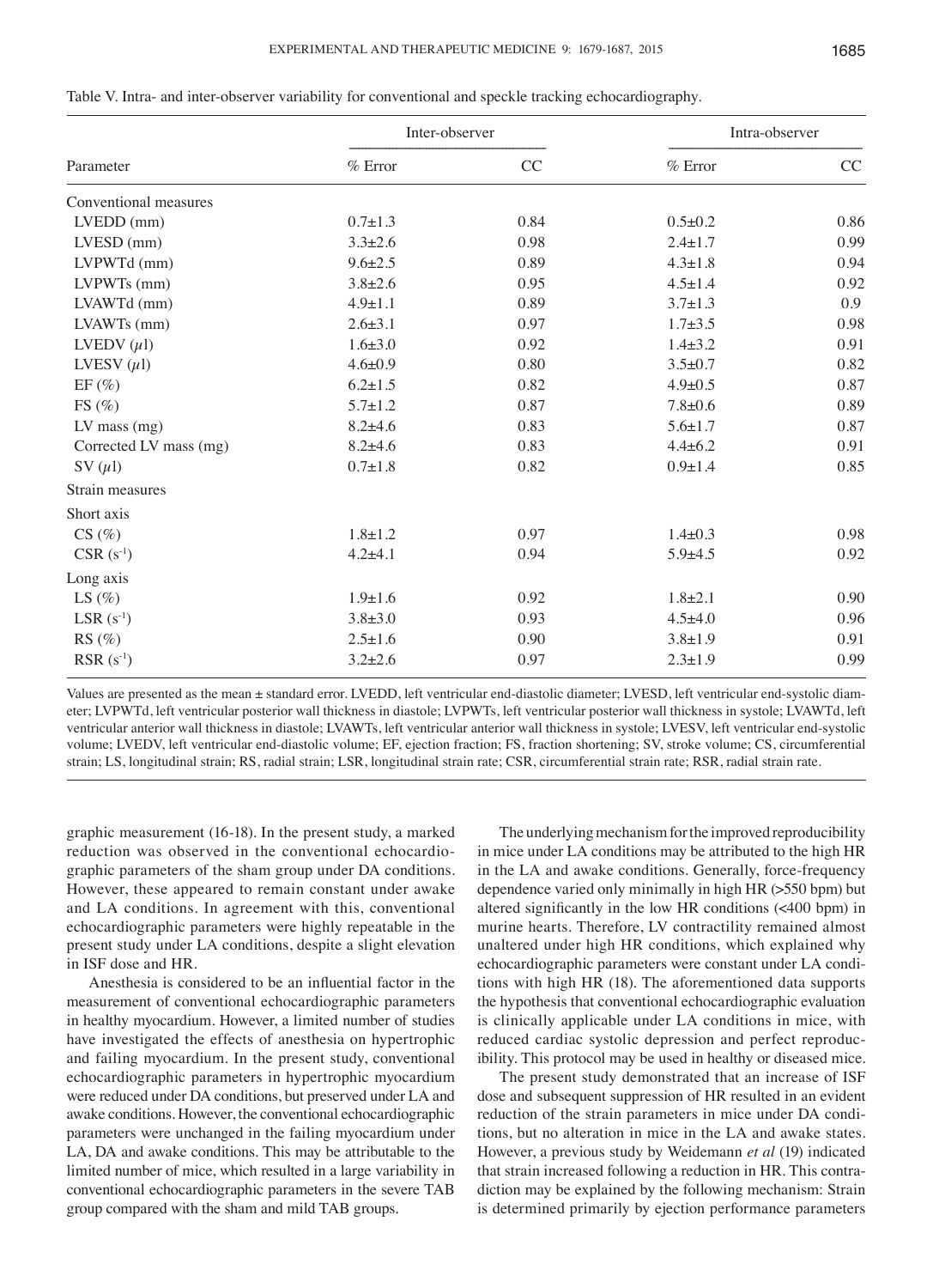such as SV (20,21). Following a reduction in HR, the preload and ejection period increased, which led to an increase in SV and strain. However, under DA conditions, the increased administration of ISF reversed this trend by significantly reducing cardiac contraction (22,23). Due to the abnormal contraction observed in mice under DA conditions, the SV was considerably suppressed, which resulted in a reduction in strain.

In addition, the effect of anesthesia on strain rate was analyzed. Increasing the ISF dose and thus reducing HR resulted in a reduction in strain rate in mice under DA conditions. However, strain rate remained constant in mice in the LA and awake states in each group. However, previous studies involving rats and dogs have indicated that strain rate is independent of HR (14,24). This paradox may be explained by the following mechanism: With the reduction of HR, the intrinsic contractility reduced due to the negative Treppe effect (25). However, as the preload and ejection period increased, so did the intrinsic contractility, via the negative Frank-Starling mechanism (26). The combination of these two factors may have resulted in a balancing effect on the extent of contractility. Therefore, the strain rate as an index of change of contractility, remained the same as the HR fluctuated. However, as the dose of ISF increased under DA conditions, the contractility was suppressed significantly and the balancing effect on contractility was prevented. This may explain the significant reduction of strain rate under DA conditions.

There were a number of limitations to the present study: Firstly, conscious mice were not included as a control, as the elevation of sympathetic tone during conscious measurement could not be fully eliminated, despite the mice undergoing training a few days prior to the experiment (27). In addition, the images used for strain analysis must be of high resolution, with clear visualization of the endocardium and epicardium borders. Therefore, it is necessary that the mice be immobile, which would not have been feasible if the mice had remained conscious. Secondly, Doppler parameters were not measured due to the high HR, as Doppler waveforms merge together when there is a reduction in the diastolic period (28,29). Thirdly, bradycardic mice with a low HR (<500 bpm) and HF in the severe TAB group were excluded from the study. Therefore, the least healthy mice with HF were omitted from the study and the effects of anesthesia on HF mice may have been underestimated.

In conclusion, the present study conducted a novel investigation into the effects of anesthesia on conventional echocardiography and STE parameters in healthy mice and pathological models. The pathological model is of particular clinical relevance, as anesthesia may severely reduce cardiac contraction in patients with HF. In addition, the present study examined the effects of anesthesia in a mouse model of pressure overload/aortic stenosis and assessed whether an anesthetic was able to limit the effectiveness of echocardiography in the evaluation of cardiac function (30). Under LA conditions, relatively precise conventional and STE measurements may be obtained without a significant reduction in cardiac function. This approach offers a potentially valuable method for accurately measuring conventional and STE parameters with good reproducibility. Thus, immobility and sedation may widen the applicability of conventional echocardiography and STE in healthy and diseased mice.

#### **Acknowledgements**

The current study was supported by grants from the Hubei Science & Technology Pillar Program (no. 2012DCA12007) and the National Natural Science Foundation of China (no. 81300141).

## **References**

- 1. Yu L, Ruifrok WP, Meissner M, *et al*: Genetic and pharmacological inhibition of galectin-3 prevents cardiac remodeling by interfering with myocardial fibrogenesis. Circ Heart Fail 6: 107-117, 2013.
- 2. Lairez O, Calise D, Bianchi P, *et al*: Genetic deletion of MAO-A promotes serotonin-dependent ventricular hypertrophy by pressure overload. J Mol Cell Cardiol 46: 587-595, 2009.
- 3. Asai K, Yang GP, Geng YJ, *et al*: Beta-adrenergic receptor blockade arrests myocyte damage and preserves cardiac function in the transgenic G(salpha) mouse. J Clin Invest 104: 551-558, 1999.
- 4. Guellich A, Gao S, Hong C, *et al*: Effects of cardiac overexpression of type 6 adenylyl cyclase affects on the response to chronic pressure overload. Am J Physiol Heart Circ Physiol 299: H707-H712, 2010.
- 5. Stanton T and Marwick TH: Assessment of subendocardial structure and function. JACC Cardiovasc Imaging 3: 867-875, 2010.
- 6. Cottrell C and Kirkpatrick JN: Echocardiographic strain imaging and its use in the clinical setting. Expert Rev Cardiovasc Ther 8: 93-102, 2010.
- 7. Abduch MC, Alencar AM, Mathias W Jr and Vieira ML: Cardiac mechanics evaluated by speckle tracking echocardiography. Arq Bras Cardiol 4: 403-412, 2014.
- 8. Kurt M, Tanboga IH and Aksakal E: Two-dimensional strain imaging: Basic principles and technical consideration. Eurasian J Med 46: 126-130, 2014.
- 9. Roth DM, Swaney JS, Dalton ND, GilpinEA and RossJJr.: Impact of anesthesia on cardiac function during echocardiography in mice. Am J Physiol Heart Circ Physiol 282: H2134-H2140, 2002.
- 10. Collins KA, Korcarz CE and Lang RM: Use of echocardiography for the phenotypic assessment of genetically altered mice. Physiol Genomics 13: 227-239, 2003.
- 11. Lairez O, Lonjaret L, Ruiz S, *et al*: Anesthetic regimen for cardiac function evaluation by echocardiography in mice: comparison between ketamine, etomidate and isoflurane versus conscious state. Lab Anim 47: 284-290, 2013.
- 12. Szczesny G, Veihelmann A, Massberg S, Nolte D and Messmer K: Long‑term anaesthesia using inhalatory isoflurane in different strains of mice-the haemodynamic effects. Lab Anim 38: 64-69, 2004.
- 13. Matsuda Y, Ohsaka K, Yamamoto H, *et al*: Comparison of newly developed inhalation anesthesia system and intraperitoneal anesthesia on the hemodynamic state in mice. Biol Pharm Bull 30: 1716-1720, 2007.
- 14. Weytjens C, D'Hooge J, Droogmans S, *et al*: Influence of heart rate reduction on Doppler myocardial imaging parameters in a small animal model. Ultrasound Med Biol 35: 30-35, 2009.
- 15. Tanaka N, Dalton N, Mao L, *et al*: Transthoracic echocardiography in models of cardiac disease in the mouse. Circulation 94: 1109-1117, 1996.
- 16. Gentry-Smetana S, Redford D, Moore D and Larson DF: Direct effects of volatile anesthetics on cardiac function. Perfusion 23: 43-47, 2008.
- 17. Takamura T, Dohi K, Onishi K, *et al*: Left ventricular contraction-relaxation coupling in normal, hypertrophic, and failing myocardium quantified by speckle-tracking global strain and strain rate imaging. J Am Soc Echocardiogr 23: 747-754, 2010.
- 18. Riha H, Papoušek F, Neckář J, Pirk J and Ošťádal B: Effects of isoflurane concentration on basic echocardiographic parameters of the left ventricle in rats. Physiol Res 61: 419-423, 2012.
- 19. Weidemann F, Jamal F, Kowalski M, *et al*: Can strain rate and strain quantify changes in regional systolic function during dobutamine infusion, B-blockade, and atrial pacing - implications for quantitative stress echocardiography. J Am Soc Echocardiogr 15: 416-424, 2002.
- 20. Morris JJ III, Pellom GL, Murphy CE, Salter DR, Goldstein JP and Wechsler AS: Quantification of the contractile response to injury: assessment of the work-length relationship in the intact heart. Circulation 76: 717-727, 1987.